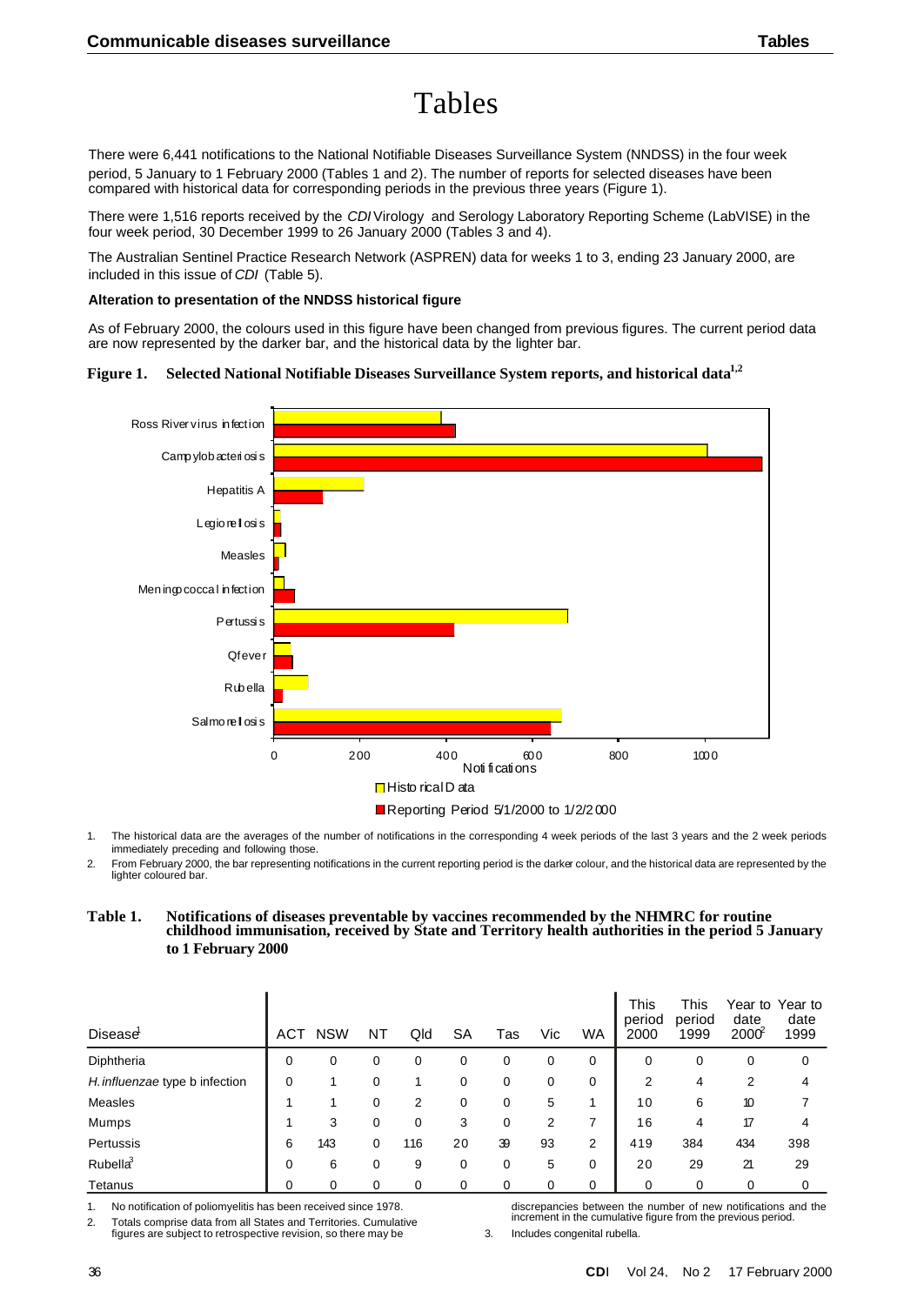### **Table 2. Notifications of diseases received by State and Territory health authorities in the period 5 January to 1 February 2000.**

| $\textsf{Disease}^{1,2,3}$              | <b>ACT</b>     | <b>NSW</b>               | NT             | Qld         | SA             | Tas            | Vic            | <b>WA</b>      | This<br>period<br>2000 | This<br>period<br>1999 | date<br>2000   | Year to Year to<br>date<br>1999 |
|-----------------------------------------|----------------|--------------------------|----------------|-------------|----------------|----------------|----------------|----------------|------------------------|------------------------|----------------|---------------------------------|
| Arbovirus infection (NEC)               | $\mathbf 0$    | $\mathbf 0$              | 0              | 0           | 0              | $\mathbf 0$    | $\mathbf{1}$   | 0              | 1                      | 20                     | $\overline{2}$ | 21                              |
| Barmah Forest virus infection           | $\Omega$       | 12                       | 1              | 27          | $\mathbf 0$    | $\mathbf 0$    | $\overline{2}$ | 1              | 43                     | 48                     | 44             | 49                              |
| <b>Brucellosis</b>                      | $\mathbf 0$    | 0                        | 0              | 3           | 0              | 0              | 0              | $\mathbf 0$    | 3                      | 3                      | 3              | 3                               |
| Campylobacteriosis <sup>5</sup>         | 18             | $\overline{\phantom{a}}$ | 15             | 408         | 142            | 41             | 408            | 101            | 1,133                  | 1,216                  | 1,183          | 1,268                           |
| Chancroid                               | 0              | $\mathbf 0$              | $\mathbf 0$    | $\mathbf 0$ | 0              | $\mathbf 0$    | $\mathbf 0$    | $\mathbf 0$    | $\mathbf 0$            | $\mathbf 0$            | 0              | $\mathbf 0$                     |
| Chlamydial infection (NEC) <sup>6</sup> | 20             | 192                      | 60             | 423         | 74             | 19             | 231            | 110            | 1,129                  | 1,002                  | 1,200          | 1,015                           |
| Cholera                                 | 0              | $\mathbf 0$              | $\mathbf 0$    | 0           | 0              | 0              | 0              | 0              | 0                      | 0                      | 0              | $\mathbf 0$                     |
| Dengue                                  | $\mathbf 0$    | $\overline{2}$           | 25             | 9           | $\mathbf 0$    | 0              | $\mathbf 0$    | $\mathbf 0$    | 36                     | 61                     | 41             | 61                              |
| Donovanosis                             | 0              | $\mathbf 0$              | $\overline{2}$ | 1           | <b>NN</b>      | 0              | $\mathbf 0$    | 0              | 3                      | 3                      | 3              | 3                               |
| Gonococcal infection <sup>7,1</sup>     | 1              | 97                       | 61             | 147         | 21             | 3              | 62             | 41             | 433                    | 465                    | 467            | 473                             |
| Haemolytic uraemic syndrome             | <b>NN</b>      | $\mathbf{1}$             | 0              | 0           | 0              | 0              | <b>NN</b>      | 0              | 1                      | $\mathbf 0$            | 1              | 0                               |
| <b>Hepatitis A</b>                      | 0              | 28                       | 11             | 16          | 6              | 0              | 31             | 22             | 114                    | 147                    | 120            | 151                             |
| <b>Hepatitis B incident</b>             | 1              | 3                        | 8              | 3           | 0              | 0              | 9              | $\overline{4}$ | 28                     | 29                     | 37             | 29                              |
| Hepatitis B unspecified <sup>9</sup>    | 2              | 167                      | 0              | 84          | 0              | 4              | 105            | 51             | 413                    | 517                    | 432            | 530                             |
| <b>Hepatitis C incident</b>             | 0              | $\overline{2}$           | 0              |             | 6              | 0              | 3              | $\overline{2}$ | 13                     | 26                     | 14             | 26                              |
| Hepatitis C unspecified <sup>8</sup>    | 19             | 384                      | 6              | 348         | 87             | 25             | 134            | 112            | 1,115                  | 1,456                  | 1,179          | 1,610                           |
| Hepatitis (NEC) <sup>9</sup>            | 0              | 0                        | 0              | 0           | 0              | 0              | 0              | <b>NN</b>      | 0                      | 0                      | 0              | 0                               |
| <b>Hydatid infection</b>                | 0              | <b>NN</b>                | 0              | 0           | 0              | $\mathbf 0$    | 2              | $\mathbf 0$    | $\overline{2}$         | 3                      | 2              | 3                               |
| Legionellosis                           | 0              | 0                        | 0              | 2           | 3              | $\mathbf 0$    | 5              | 5              | 15                     | 19                     | 16             | 19                              |
| Leprosy                                 | $\Omega$       | 0                        | 0              | 0           | 0              | $\mathbf 0$    | $\mathbf 0$    | 0              | 0                      | 0                      | $\mathbf 0$    | 0                               |
| Leptospirosis                           | 0              | 4                        | 0              | 9           | 0              | $\Omega$       | 7              | $\mathbf 0$    | 20                     | 32                     | 20             | 32                              |
| Listeriosis                             | 0              | $\overline{2}$           | 1              | 1           | 0              | $\mathbf 0$    | 1              | $\overline{2}$ | 7                      | 6                      | 8              | 6                               |
| Malaria                                 | 2              | 14                       | 5              | 43          | 1              | 0              | 5              | 1              | 71                     | 54                     | 73             | 61                              |
| Meningococcal infection                 | 0              | 20                       | 0              | 9           | 1              | 3              | 14             | $\overline{2}$ | 49                     | 38                     | 54             | 39                              |
| Ornithosis                              | 0              | <b>NN</b>                | 0              | <b>NN</b>   | 0              | $\mathbf 0$    | 2              | $\overline{2}$ | 4                      | 8                      | 4              | 8                               |
| QFever                                  | 0              | 11                       | 0              | 29          | 2              | 0              | 1              | $\mathbf 0$    | 43                     | 46                     | 46             | 46                              |
| Ross River virus infection              | $\overline{2}$ | 26                       | 39             | 228         | 6              | 0              | 6              | 113            | 420                    | 444                    | 442            | 454                             |
| Salmonellosis (NEC)                     | 28             | 103                      | 35             | 211         | 52             | 15             | 106            | 93             | 643                    | 853                    | 687            | 888                             |
| Shigellosis <sup>5</sup>                | $\mathbf 0$    | $\overline{a}$           | 8              | 7           | $\overline{4}$ | 0              | 6              | 9              | 34                     | 53                     | 38             | 53                              |
| SLTEC, VTEC <sup>10</sup>               | <b>NN</b>      | 0                        | 0              | <b>NN</b>   | 6              | 0              | <b>NN</b>      | <b>NN</b>      | 6                      | 4                      | 6              | 4                               |
| Syphilis <sup>11</sup>                  | 1              | 52                       | 24             | 58          | 3              | $\overline{2}$ | 0              | $\mathbf{1}$   | 141                    | 137                    | 144            | 141                             |
| Tuberculosis                            | $\mathbf 0$    | 14                       | 2              | 9           | 0              | $\overline{2}$ | 0              | 12             | 39                     | 66                     | 39             | 68                              |
| ${\sf Typical}^{\rm 12}$                | 0              | 3                        | 0              | 0           | 1              | 0              | 3              | 0              | 7                      | 3                      | 8              | 4                               |
| Yersiniosis (NEC) <sup>5</sup>          | 0              | $\overline{a}$           | 0              | 7           | 1              | 0              | 0              | 0              | 8                      | 25                     | 9              | 25                              |

1. Diseases preventable by routine childhood immunisation are presented in Table 1.

2. For HIV and AIDS, see Tables 6 and 7.

3. No notifications have been received during 2000 for the following rare diseases: lymphogranuloma venereum, plague, rabies, yellow fever, or other viral haemorrhagic fevers.

4. Totals comprise data from all States and Territories. Cumulative figures are subject to retrospective revision so there may be discrepancies between the number of new notifications and the increment in the cumulative figure from the previous period.

5. Not reported for NSW because it is only notifiable as 'foodborne disease' or 'gastroenteritis in an institution'.

6. WA: genital only.

7. NT, Qld, SA and Vic: includes gonococcal neonatal ophthalmia.

 8. Unspecified numbers should be interpreted with some caution as the magnitude may be a reflection of the numbers of testings being carried out.

9. Includes hepatitis D and E.

10. Infections with *Shiga*-like toxin (verotoxin) producing *E. Coli* (SLTEC/VTEC).

11. Includes congenital syphilis.

12. NSW, Qld: includes paratyphoid.

NN Not Notifiable.

NEC Not Elsewhere Classified.

- Elsewhere Classified.
- Complete data for gonococcal infection were not received from Victoria this period.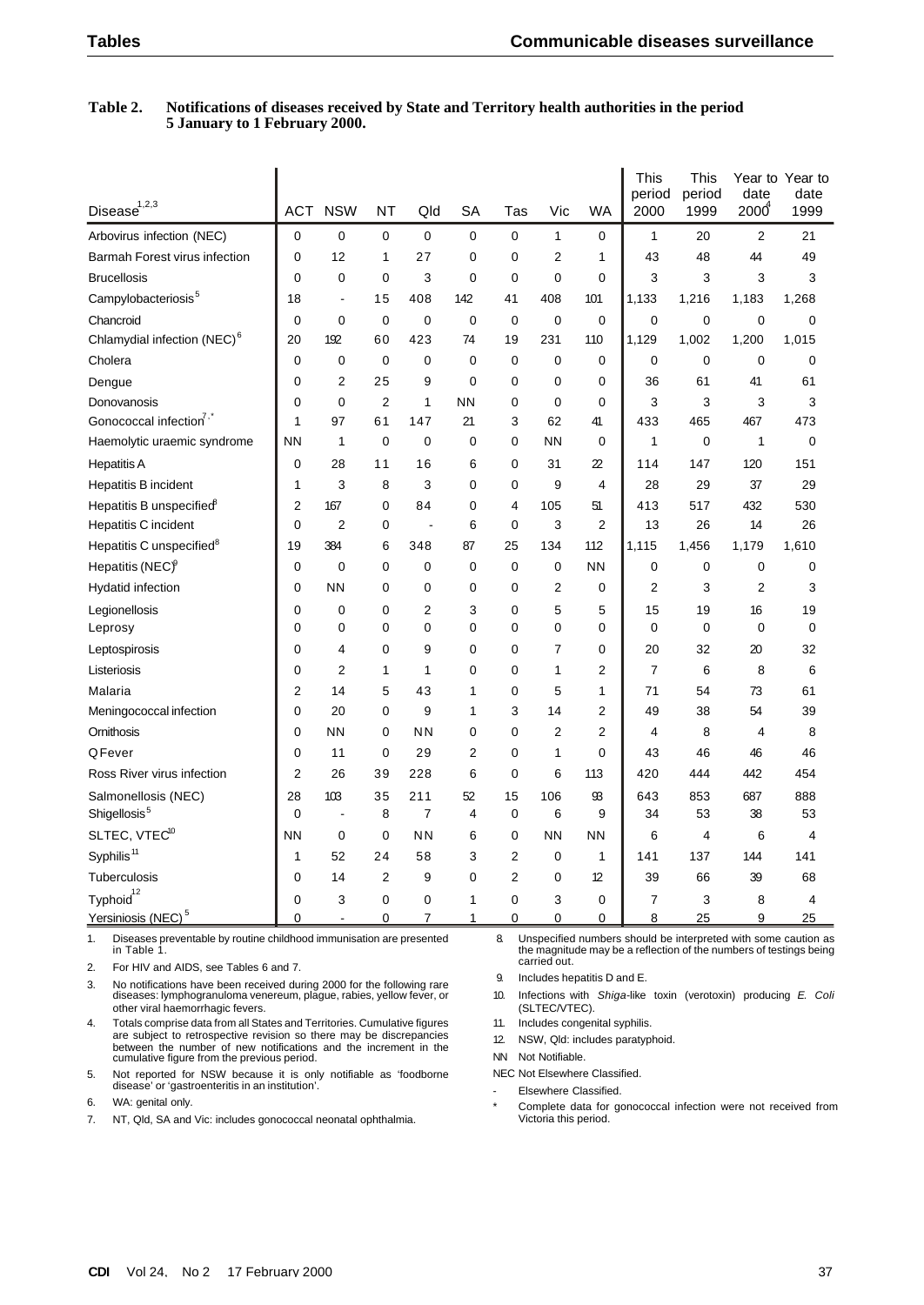### **Table 3. Virology and serology laboratory reports by contributing laboratories for the reporting period 30 December 1999 to 26 January 2000<sup>1</sup>**

| <b>State or Territory</b>           | Laboratory                                                    | This period | <b>Total this</b><br>period |
|-------------------------------------|---------------------------------------------------------------|-------------|-----------------------------|
| <b>Australian Capital Territory</b> | The Canberra Hospital                                         | 4           | 52                          |
| New South Wales                     | Institute of Clinical Pathology & Medical Research, Westmead  |             | 1                           |
|                                     | New Children's Hospital, Westmead                             | 16          | 24                          |
|                                     | Repatriation General Hospital, Concord                        | 0           | 0                           |
|                                     | Royal Prince Alfred Hospital, Camperdown                      | 0           | 0                           |
|                                     | South West Area Pathology Service, Liverpool                  |             | 39                          |
| Queensland                          | Queensland Medical Laboratory, West End                       | 597         | 644                         |
|                                     | <b>Townsville General Hospital</b>                            | $\Omega$    | $\Omega$                    |
| South Australia                     | Institute of Medical and Veterinary Science, Adelaide         | 262         | 314                         |
| Tasmania                            | Northern Tasmanian Pathology Service, Launceston              | 0           | $\Omega$                    |
|                                     | Royal Hobart Hospital, Hobart                                 | 0           | $\Omega$                    |
| Victoria                            | Monash Medical Centre, Melbourne                              | 15          | 19                          |
|                                     | Royal Children's Hospital, Melbourne                          | 87          | 142                         |
|                                     | Victorian Infectious Diseases Reference Laboratory, Fairfield | 0           | 0                           |
| Western Australia                   | PathCentre Virology, Perth                                    | 490         | 1,189                       |
|                                     | Princess Margaret Hospital, Perth                             | 43          | 38                          |
|                                     | Western Diagnostic Pathology                                  | 0           | $\Omega$                    |
| Total                               |                                                               | 1,516       | 2,462                       |

1. The complete list of laboratories reporting for the 12 months, January to December 2000, will appear in every report from January 2000 regardless of whether reports were received in this reporting period. Reports are not always received from all la boratories.

2. Total reports include both reports for the current period and outstanding reports to date.

# **Table 4. Virology and serology laboratory reports by State or Territory<sup>1</sup> for the reporting period 30 December 1999 to 26 January 2000, and total reports for the year<sup>2</sup>**

|                              | State or Territory <sup>1</sup> |             |           |     |                |     |             |                | <b>This</b>    | <b>This</b>                 | Year to        | Year            |
|------------------------------|---------------------------------|-------------|-----------|-----|----------------|-----|-------------|----------------|----------------|-----------------------------|----------------|-----------------|
|                              | <b>ACT</b>                      | <b>NSW</b>  | <b>NT</b> | Qld | <b>SA</b>      | Tas | Vic         | <b>WA</b>      | period<br>2000 | period<br>1999              | date<br>2000   | to date<br>1999 |
| Measles, mumps, rubella      |                                 |             |           |     |                |     |             |                |                |                             |                |                 |
| Measles virus                | 0                               | 0           | 0         | 0   | 0              |     | $\Omega$    | 1              | 1              | 5                           | 1              | 4               |
| Mumps virus                  | 0                               | $\mathbf 0$ | 0         | 0   | 0              |     | $\mathbf 0$ | 5              | 5              | 4                           | 5              | 3               |
| Rubella virus                | 0                               | 0           | 0         | 2   |                |     | 0           | 2              | 5              | 6                           | 4              | 4               |
| <b>Hepatitis viruses</b>     |                                 |             |           |     |                |     |             |                |                |                             |                |                 |
| <b>Hepatitis A virus</b>     | 0                               | 0           | 3         | 2   | 2              |     |             | 13             | 21             | 37                          | 20             | 36              |
| <b>Arboviruses</b>           |                                 |             |           |     |                |     |             |                |                |                             |                |                 |
| <b>Ross River virus</b>      | 0                               | 2           | 36        | 66  | 5              |     | 0           | 74             | 183            | 132                         | 156            | 128             |
| <b>Barmah Forest virus</b>   | 0                               | 1           | 4         | 14  | 0              |     | 0           | 3              | 22             | $\boldsymbol{\mathfrak{D}}$ | 19             | 20              |
| Dengue not typed             | 0                               | $\mathbf 0$ | 17        | 0   | 0              |     | $\Omega$    | 27             | 44             | 8                           | 40             | $\overline{7}$  |
| Flavivirus (unspecified)     | 0                               | 0           | 1         | 1   | 0              |     | 0           | 0              | $\overline{2}$ | 9                           | $\overline{2}$ | 9               |
| <b>Adenoviruses</b>          |                                 |             |           |     |                |     |             |                |                |                             |                |                 |
| Adenovirus type 3            | 0                               | 0           | 0         | 0   | $\overline{2}$ |     | $\Omega$    | $\Omega$       | 2              | $\overline{2}$              | 1              | 2               |
| Adenovirus type 5            | 0                               | $\Omega$    | 0         | 0   | 1              |     | 0           | $\Omega$       | 1              | 0                           | 1              | $\mathbf 0$     |
| Adenovirus type 40           | 0                               | 0           | 0         | 0   | 0              |     | 0           | $\overline{2}$ | $\overline{2}$ | 7                           | $\overline{2}$ | 6               |
| Adenovirus not typed/pending | 0                               | $\Omega$    | 0         |     | 28             |     | 8           | 38             | 75             | 107                         | 67             | 94              |
| <b>Herpes viruses</b>        |                                 |             |           |     |                |     |             |                |                |                             |                |                 |
| Herpes virus type 6          | 0                               | 0           | 0         | 0   | 0              |     | 0           | 1              | 1              | $\mathbf 0$                 | 1              | 0               |
| Cytomegalovirus              | 1                               | 1           | 1         | 16  | 32             |     | 16          | 24             | 91             | 113                         | 79             | 104             |
| Varicella-zostervirus        | 0                               | 4           | 0         | 37  | 10             |     | 8           | 59             | 118            | 197                         | 112            | 177             |
| Epstein-Barr virus           | 0                               | 7           | 4         | 91  | 62             |     | 7           | 21             | 192            | 266                         | 174            | 257             |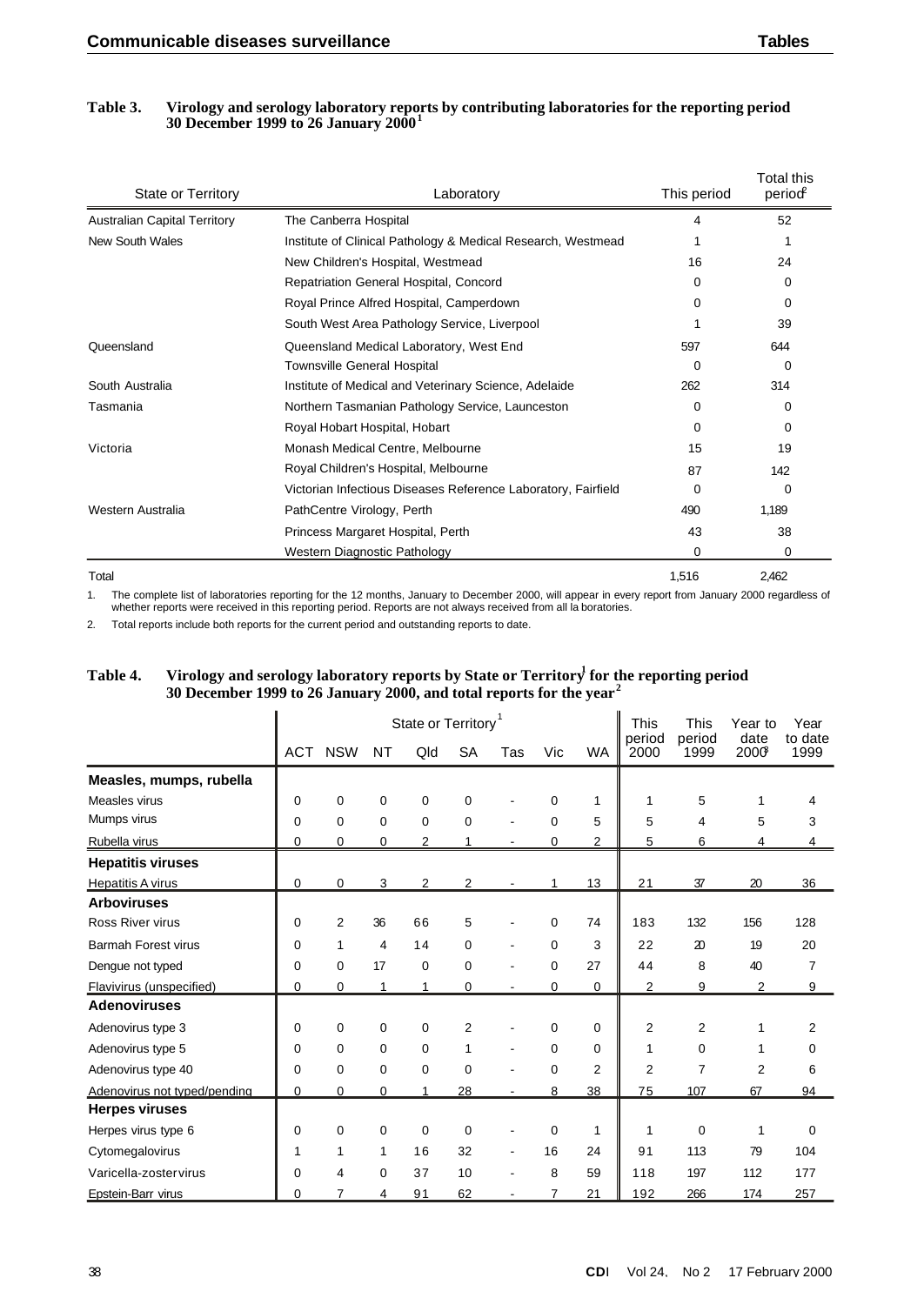## **Table 4. Virology and serology laboratory reports by State or Territory<sup>1</sup> for the reporting period 30 December 1999 to 26 January 2000, and total reports for the year<sup>2</sup> (continued)**

|                                 | State or Territory <sup>1</sup> |                |           |                |           |                |             |                | <b>This</b>    | <b>This</b>    | Year to          | Year<br>to date |
|---------------------------------|---------------------------------|----------------|-----------|----------------|-----------|----------------|-------------|----------------|----------------|----------------|------------------|-----------------|
|                                 | <b>ACT</b>                      | <b>NSW</b>     | <b>NT</b> | Qld            | <b>SA</b> | Tas            | Vic         | <b>WA</b>      | period<br>2000 | period<br>1999 | date<br>$2000^3$ | 1999            |
| <b>Other DNA viruses</b>        |                                 |                |           |                |           |                |             |                |                |                |                  |                 |
| Molluscum contagiosum           | 0                               | $\mathbf 0$    | 0         | $\mathbf 0$    | 0         |                | 0           | $\mathbf{1}$   | 1              | 1              | 1                | 1               |
| Parvovirus                      | 0                               | 0              | 0         | 0              | 0         | $\blacksquare$ | 0           | 15             | 15             | 33             | 14               | 32              |
| <b>Picorna virus family</b>     |                                 |                |           |                |           |                |             |                |                |                |                  |                 |
| Rhinovirus (all types)          | 0                               | 5              | 0         | $\mathbf 0$    | 0         |                | 0           | 10             | 15             | 23             | 12               | 20              |
| Enterovirus not typed/pending   | 0                               | 0              | 0         | 0              | 0         |                | 0           | 34             | 34             | 52             | 30               | 47              |
| Ortho/paramyxoviruses           |                                 |                |           |                |           |                |             |                |                |                |                  |                 |
| Influenza A virus               | 0                               | 0              | 1         | 6              | 29        |                | 0           | 29             | 65             | 54             | 61               | 50              |
| Influenza B virus               | 0                               | 0              | 0         | 1              | 2         |                | 0           | $\mathbf 0$    | 3              | 10             | 3                | 10              |
| Parainfluenza virus type 1      | 0                               | 4              | 0         | $\Omega$       | 2         |                | 0           | 1              | 7              | $\overline{2}$ | $\overline{7}$   | 2               |
| Parainfluenza virus type 3      | 1                               | 0              | 0         | 2              | 5         |                | 1           | 23             | 32             | 66             | 29               | 61              |
| Respiratory syncytial virus     | 0                               | 6              | 0         | $\overline{2}$ | 5         | ۰              | 6           | 26             | 45             | 46             | 39               | 40              |
| <b>Other RNA viruses</b>        |                                 |                |           |                |           |                |             |                |                |                |                  |                 |
| Rotavirus                       | 2                               | 6              | 0         | 0              | 24        | $\blacksquare$ | 12          | 5              | 49             | 71             | 42               | 61              |
| Other                           |                                 |                |           |                |           |                |             |                |                |                |                  |                 |
| Chlamydia trachomatis not typed | $\Omega$                        | 6              | 31        | 95             | 37        |                | 4           | 68             | 241            | 244            | 223              | 231             |
| Chlamydia psittaci              | $\mathbf 0$                     | $\mathbf 0$    | 0         | $\mathbf 0$    | 0         |                | 0           | $\overline{2}$ | 2              | 6              | $\mathbf{1}$     | 6               |
| Mycoplasma pneumoniae           | $\Omega$                        | 1              | 1         | 26             | 7         |                | 9           | 6              | 50             | 114            | 47               | 111             |
| Coxiella burnetii (Q fever)     | 0                               | 2              | 0         | 5              | 1         |                | 0           | 0              | 8              | 12             | 8                | 12              |
| Streptococcus group A           | 0                               | $\overline{2}$ | 10        | 32             | 0         |                | 0           | $\mathbf 0$    | 44             | 0              | 41               | 0               |
| Yersinia enterocolitica         | $\Omega$                        | $\mathbf 0$    | 0         | 1              | 0         |                | 0           | $\mathbf 0$    | 1              | 1              | 1                | 1               |
| <b>Brucellaspecies</b>          | 0                               | 0              | 0         | 1              | 0         | $\blacksquare$ | 0           | 0              | 1              | 2              | 1                | 2               |
| Bordetella pertussis            | $\Omega$                        | 1              | 0         | 36             | 6         | $\blacksquare$ | 30          | $\overline{2}$ | 75             | 54             | 68               | 54              |
| Legionella longbeachae          | $\Omega$                        | 0              | 0         | 0              | 2         |                | 0           | 4              | 6              | 8              | 5                | 8               |
| Cryptococcusspecies             | $\Omega$                        | $\mathbf 0$    | 0         | $\mathbf 0$    | 0         |                | 1           | $\mathbf 0$    | 1              | $\mathbf 0$    | 1                | 0               |
| Leptospira species              | 0                               | 0              | 0         | 4              | 0         |                | 0           | 0              | 4              | 0              | 3                | 0               |
| Treponema pallidum              | $\Omega$                        | $\overline{2}$ | 24        | 22             | 0         | $\blacksquare$ | $\mathbf 0$ | 1              | 49             | $\mathbf 0$    | 46               | 0               |
| Entamoeba histolytica           | 0                               | 0              | 0         | 1              | 0         | ÷              | 0           | 1              | 2              | $\mathbf 0$    | 2                | 0               |
| Echinococcus granulosus         | 0                               | $\mathbf 0$    | 0         | 0              | 0         | $\overline{a}$ | 0           | $\mathbf{1}$   | $\mathbf{1}$   | $\mathbf 0$    | 1                | 0               |
| Total                           | 4                               | 50             | 133       | 464            | 263       | $\blacksquare$ | 103         | 499            | $\ 1,516$      | 1,712          | 1,370            | 1,600           |

1. State or Territory of postcode, if reported, otherwise State or Territory of reporting laboratory.

2. From January 2000 data presented are for reports with report dates in the current period. Previously reports included all data received in that period.

3. Totals comprise data from all laboratories. Cumulative figures are subject to retrospective revision, so there may be discrepancies between the number of new notifications and the increment in the cumulative figure from

No data received this period.